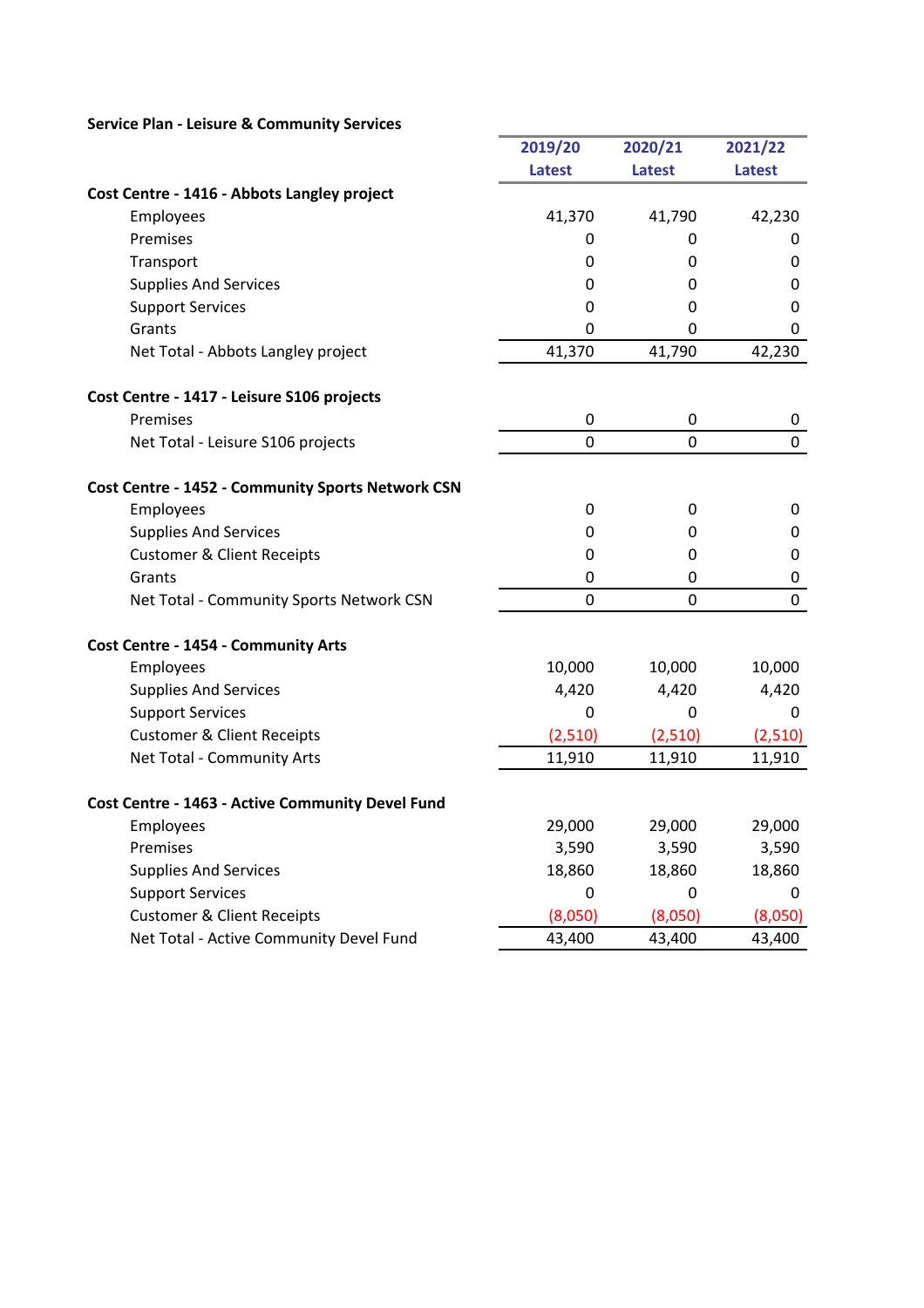## Service Plan - Leisure & Community Services

|                                                     | 2019/20        | 2020/21        | 2021/22       |
|-----------------------------------------------------|----------------|----------------|---------------|
|                                                     | <b>Latest</b>  | <b>Latest</b>  | <b>Latest</b> |
| <b>Cost Centre - 1471 - Trees And Landscapes</b>    |                |                |               |
| Employees                                           | 308,250        | 311,230        | 315,970       |
| Premises                                            | 91,190         | 91,190         | 91,190        |
| Transport                                           | 12,280         | 12,280         | 12,280        |
| <b>Supplies And Services</b>                        | 20,540         | 20,540         | 20,540        |
| <b>Support Services</b>                             | 0              | 0              | 0             |
| Depreciation & Impairment Loss                      | 0              | $\Omega$       | 0             |
| <b>Customer &amp; Client Receipts</b>               | (19, 830)      | (19, 830)      | (19, 830)     |
| Grants                                              | 0              | 0              | 0             |
| Net Total - Trees And Landscapes                    | 412,430        | 415,410        | 420,150       |
| Cost Centre - 1477 - Play Rangers                   |                |                |               |
| Employees                                           | 53,070         | 54,250         | 54,820        |
| Premises                                            | 600            | 600            | 600           |
| Transport                                           | 2,600          | 2,600          | 2,600         |
| <b>Supplies And Services</b>                        | 1,040          | 1,040          | 1,040         |
| <b>Support Services</b>                             | 0              | 0              | 0             |
| <b>Customer &amp; Client Receipts</b>               | (10,000)       | (10,000)       | (10,000)      |
| Net Total - Play Rangers                            | 47,310         | 48,490         | 49,060        |
| Cost Centre - 1490 - Sports Devel-Leisure Projects  |                |                |               |
| Employees                                           | 0              | 0              | 0             |
| Net Total - Sports Devel-Leisure Projects           | $\overline{0}$ | $\overline{0}$ | $\mathbf 0$   |
| Cost Centre - 1494 - Leisure Development            |                |                |               |
| Employees                                           | 262,360        | 264,850        | 267,370       |
| Transport                                           | 9,960          | 9,960          | 9,960         |
| <b>Supplies And Services</b>                        | 5,000          | 5,000          | 5,000         |
| <b>Support Services</b>                             | 0              | 0              | 0             |
| Net Total - Leisure Development                     | 277,320        | 279,810        | 282,330       |
| Cost Centre - 1495 - Play Development - Playschemes |                |                |               |
| Employees                                           | 69,810         | 69,810         | 69,810        |
| Premises                                            | 15,700         | 15,700         | 15,700        |
| <b>Supplies And Services</b>                        | 15,540         | 15,540         | 15,540        |
| <b>Support Services</b>                             | 0              | 0              | 0             |
| <b>Customer &amp; Client Receipts</b>               | (33,600)       | (33,600)       | (33,600)      |
| Grants                                              | (2,000)        | (2,000)        | (2,000)       |
| Net Total - Play Development - Playschemes          | 65,450         | 65,450         | 65,450        |

 $\overline{1}$